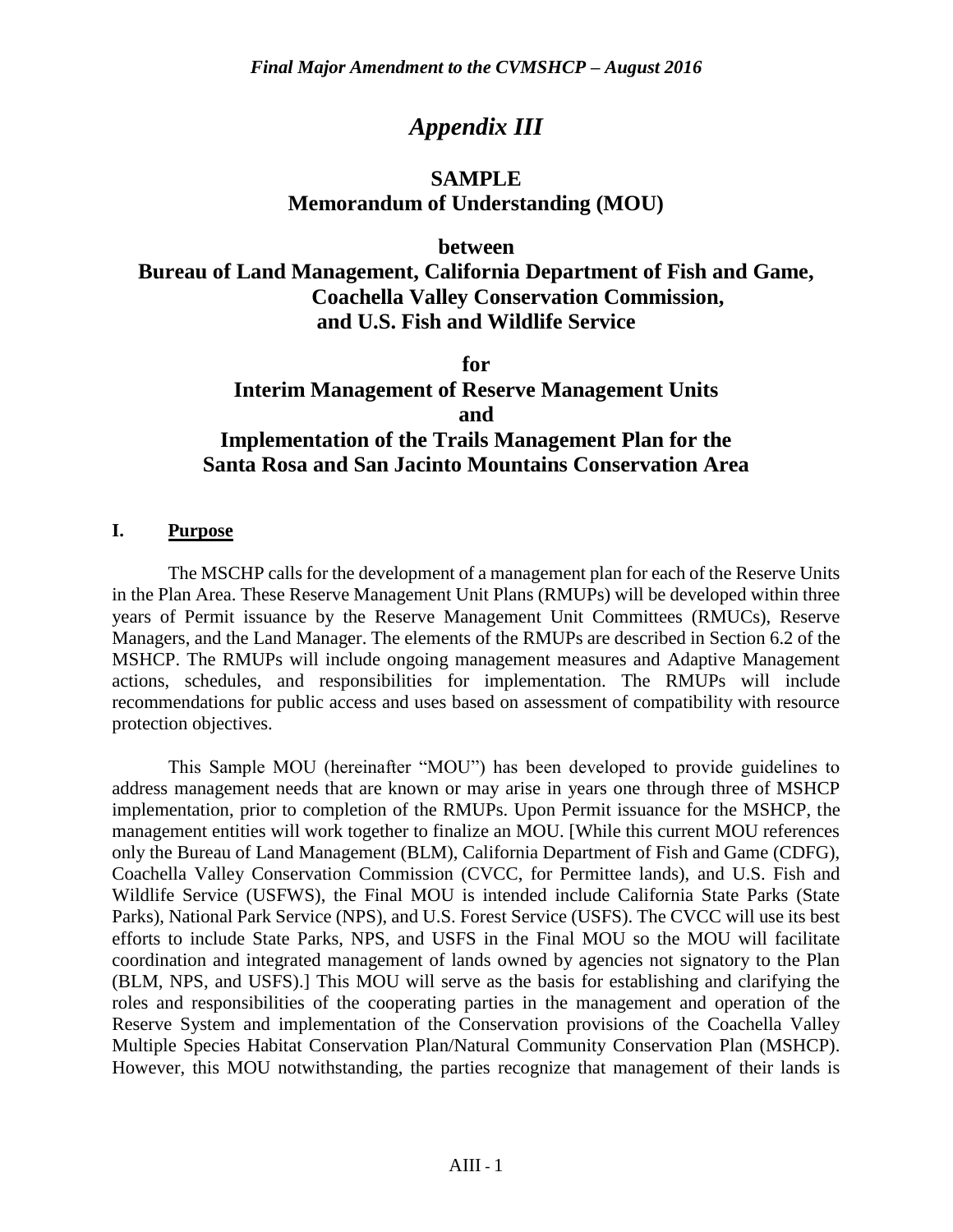guided by different authorities and policies and that final management decisions rest with each individual party.

This MOU is neither a fiscal nor a funds obligation document for the parties. The MOU shall not obligate the parties to expend appropriations or to enter into any contract or other obligation with the other parties or another entity.

In carrying out this MOU, there shall be no discrimination against any person because of race, color, national origin, sex, age, religion, or disability.

#### **II. Authorities**

This MOU is entered into under the following authorities:

| A. BLM:   | Section 307 of the Federal Land Policy and Management Act<br>(Public Law 94-579, 90 Stat. 2766) |
|-----------|-------------------------------------------------------------------------------------------------|
|           | Sikes Act (Public Law 93-452, 88 Stat. 1369)                                                    |
|           | Endangered Species Act (Public Law 93-205, 87 Stat. 884) as<br>amended                          |
|           | BLM and CDFG Master Memorandum of Understanding (June<br>1983)                                  |
|           | California Desert Conservation Area (CDCA) Plan, as amended                                     |
| B. CDFG:  | California Code of Regulations (need citation)                                                  |
|           | Sikes Act (Public Law 93-452, 88 Stat. 1369)                                                    |
|           | BLM and CDFG Master Memorandum of Understanding (June<br>1983)                                  |
|           | California Endangered Species Act, as Amended September 1984                                    |
| C. CVCC:  | <b>Implementing Agreement for MSHCP</b>                                                         |
| D. USFWS: | Endangered Species Act (16USC 1531 et seq.), as amended                                         |
|           | Fish and Wildlife Coordination Act                                                              |
|           | National Wildlife Refuge Administration Act (16USC 668 dd)                                      |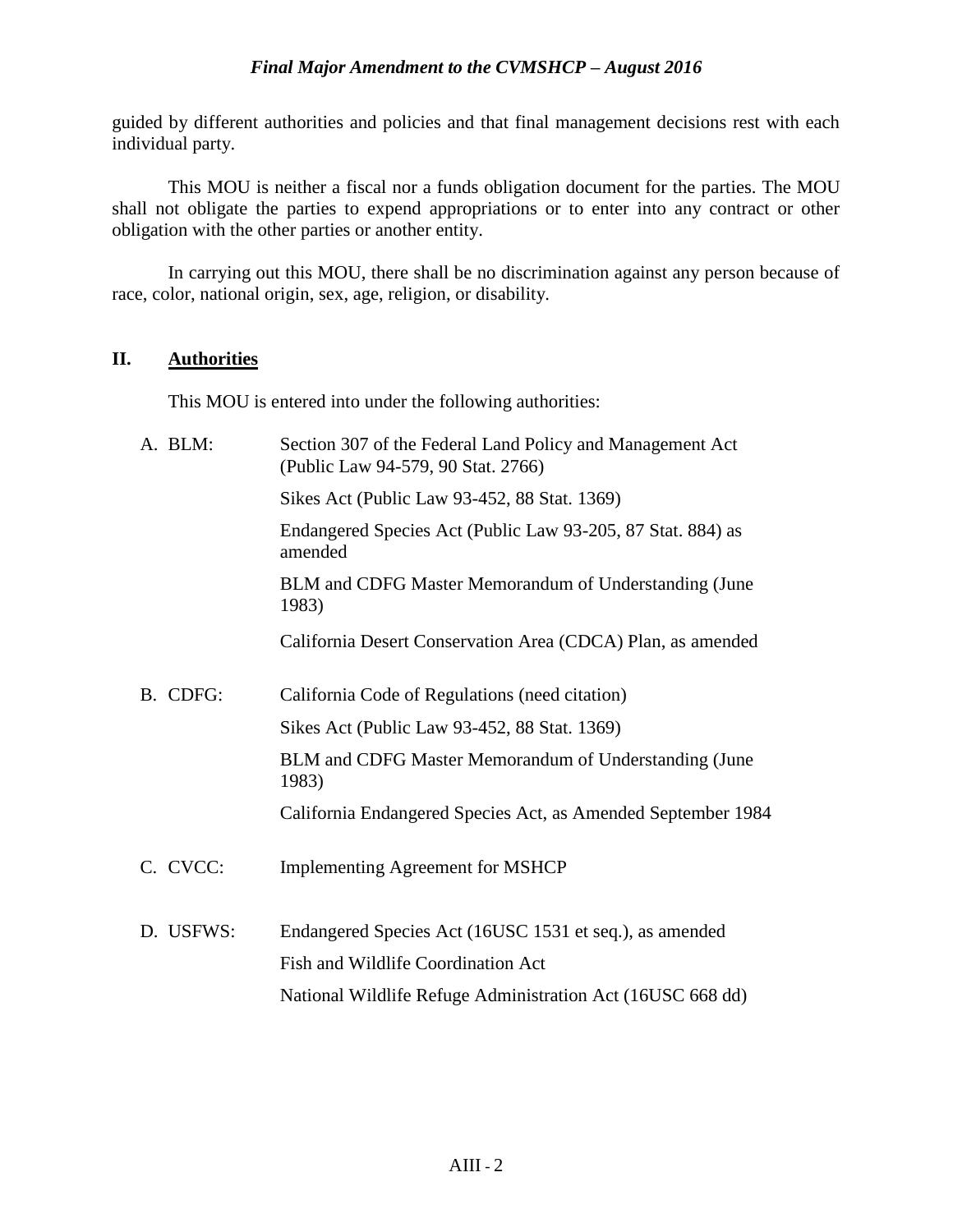#### **III. Goals and Objectives**

The parties agree that the overriding goal of this MOU is to ensure the Conservation of the Covered Species and natural communities and implement the MSHCP through maintenance and enhancement of biological diversity and ecosystem processes within the Plan Area (*See Section 1.2, Purpose, of the MSHCP*). The Reserve System is established as part of the MSHCP. The acquisition and maintenance of the Reserve System is the basis for issuance of Permits. The term "Permits" refers, collectively, to the Section  $10(a)(1)(B)$  Permit and the NCCP Permit issued by USFWS and CDFG, respectively, to Permittees for Take of Covered Species pursuant to FESA and the NCCP Act (*See Section 1.2 of the MSHCP).* The management of the Reserve Lands will coordinate management of Existing Conservation Lands with Additional Conservation Lands acquired through the Plan.

The Plan establishes Reserve Management Units (RMUs) to ensure the coordinated management necessary to achieve the Conservation Goals and Objectives. RMUs encompass one or more Conservation Areas, based on Habitat/natural community patterns, land ownership, and similar management needs. Within the RMUs, management obligations under the Plan may vary depending on land ownership or administrating agency. Either a single agency (e.g. the National Park Service for Joshua Tree National Park Conservation Area) or a group of agencies will oversee these RMUs, working together as a Reserve Management Unit Committee (RMUC)*.* The CVCC will have a Land Manager and a Monitoring Program Administrator (MPA) to work on behalf of the Permittees. The Land Manager and MPA will coordinate with the RMUCs, Trails Management Subcommittee, and Reserve Management Oversight Committee (RMOC) to facilitate the exchange of information regarding completed and proposed management/Adaptive Management actions and Monitoring Program data, respectively (*Section 8.2.2, Management Program Organizational Structure)*.

The goal of the Management Program is to implement management actions and prescriptions that ensure Conservation of the Covered Species and Natural Communities within the Plan Area. As described in Section 8.4.6.2, the Management Program involves the implementation of Adaptive Management of trails and public use in the Santa Rosa and San Jacinto Mountains Conservation Area. The goals and objectives are provided below under Item A for the overall Management Program and Item B for the Trails Management Program.

#### A. Goals and Objectives: Reserve System Management Program (*from Section 8.1.2*)

The Management Program will incorporate Adaptive Management, which includes an integrated multidisciplinary approach to addressing management practices, evaluating management actions, and assessing threats using appropriate experimental approaches at species, community, and landscape levels. The Management Program will be integrated in a feedback loop with the Monitoring Program, which, in addition to tracking the status of Covered Species and conserved natural communities, will provide scientifically reliable data for the Management Program. The Management Program will:

 $\geq$  Develop a reserve management plan within 3 years of permit issuance and evaluate existing management activities. This plan will delineate cost estimates, staffing needs, and schedules for implementation.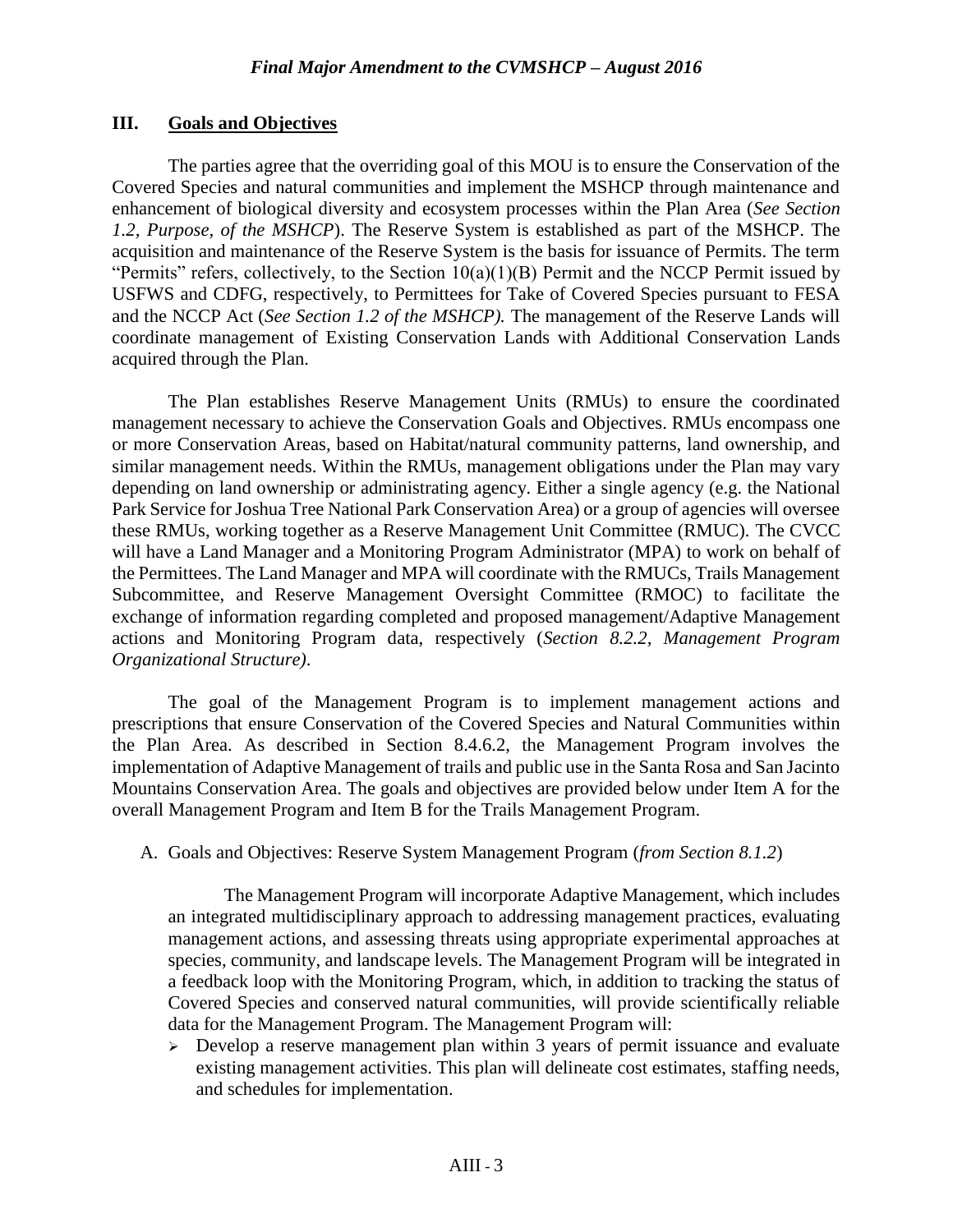- $\triangleright$  Use available data to structure a range of alternative response models to address a given threat or stressor affecting a Covered Species or natural community and evaluate these models.
- $\triangleright$  Incorporate a research component that will be funded and implemented by this Plan. Research needs will evolve over time. Research needs will be revealed by the same process used to evaluate monitoring and management protocols and results, incorporating empirical data and recognition of knowledge gaps.
- $\triangleright$  Provide a process for implementing Adaptive Management actions, and a means to evaluate the efficacy of these actions.
- Establish an evaluation subcommittee composed at least in part of managers and scientists.
- B. Goals and Objectives of the Trails Management Plan for the Santa Rosa and San Jacinto Mountains Conservation Area

The Trails Management Plan for the Santa Rosa and San Jacinto Mountains is designed to meet two primary goals. These goals and the related objectives are as follows:

Goal 1: Minimize the risk of potential adverse impacts to bighorn sheep from recreational activities.

- Objective 1: Design trail management measures to support predictable use patterns by trail users.
- Objective 2: Manage trails to preserve the opportunity for bighorn sheep to access water sources during the summer months.
- Objective 3: Manage trails to preserve the opportunity for bighorn sheep to move across the landscape.
- Objective 4: Implement a biological monitoring program to track trail use and bighorn sheep distribution and demography
- Objective 5: Provide a mechanism to evaluate effectiveness of the trails program and recommend modifications to management actions if necessary.

Goal 2: Provide recreational opportunities throughout the Santa Rosa and San Jacinto Mountains for hikers, equestrians, and mountain bikers that are consistent with recovery of bighorn sheep.

- Objective 6: Provide some opportunities for recreational trail use on a year-round basis.
- Objective 7: Provide at least seasonal opportunities for recreational trail use.
- Objective 8: Provide opportunities for recreation by developing new trails that avoid sensitive bighorn sheep habitat.
- Objective 9: Provide consistent management of the trails system across jurisdictional boundaries.

## **IV. Program Coordination and Responsibilities**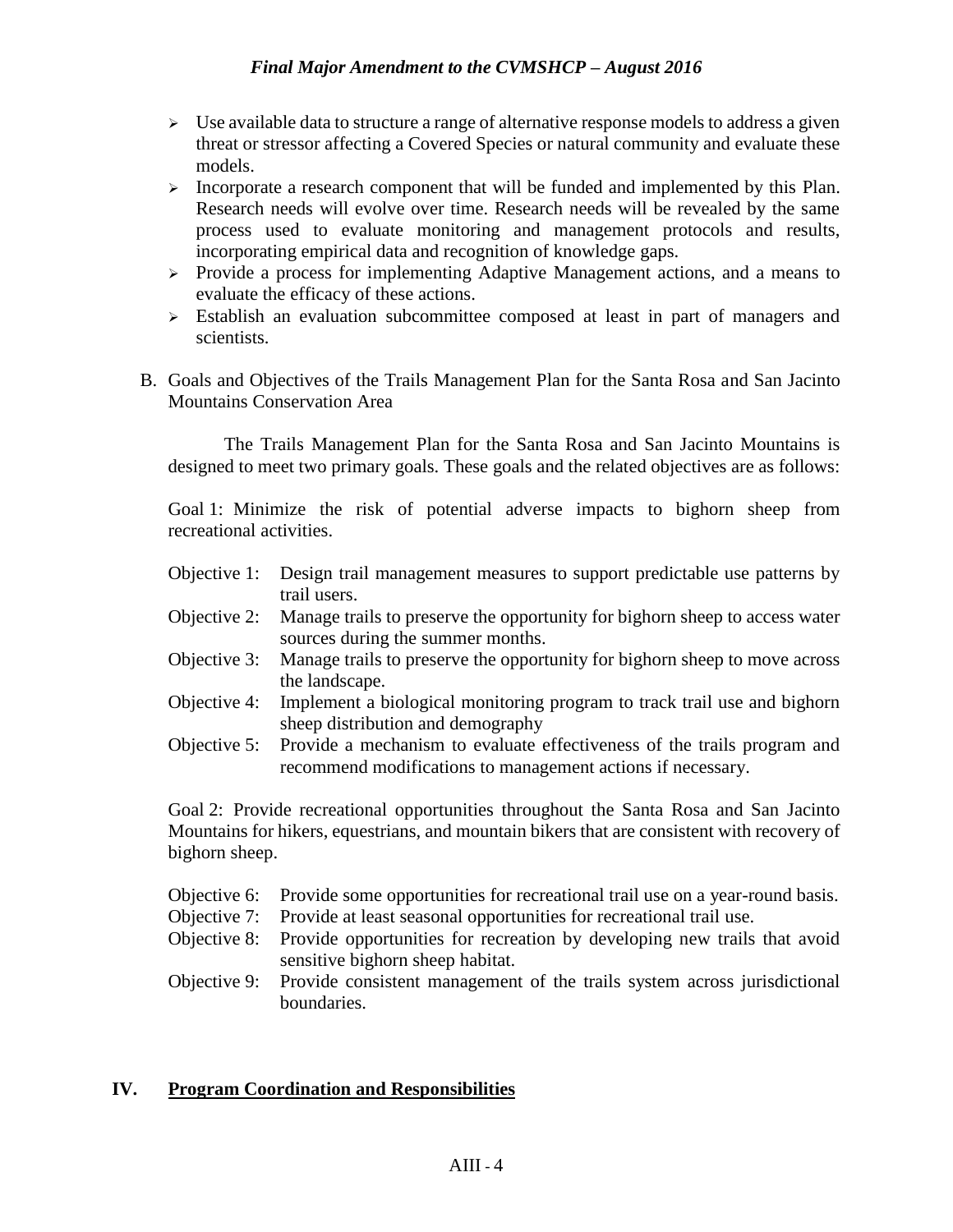A. Reserve System Management Program

To implement this MOU and ensure the coordinated management of the Reserve System, the parties hereby designate the following as their representatives to the RMOC. The representatives to each RMUC will also need to be identified.

BLM (designated by BLM) CDFG (designated by CDFG) California State Parks (designated by State Parks) CVCC (designated by CVCC) National Park Service (designated by NPS), *ex officio* USFWS (designated by USFWS) USFS (designated by USFS), *ex officio* Other public or private entities that hold reserve lands as appointed by CVCC

To delineate management responsibilities among the agencies for the Reserve Management Program:

- 1. BLM agrees to:
	- a. Provide ranger support as time and staffing permit for the patrol of the Reserve System and enforcement of appropriate State and Federal laws and regulations.
	- b. Participate in habitat protection activities such as road closures, signing, fencing, patrols and other enforcement activities, consistent with the California Desert Conservation Area Plan, as amended.
	- c. Participate in habitat restoration and enhancement projects such as invasive species control, erosion control, restoration of illegal or decommissioned trails, and restoration from OHV impacts.
	- d. Participate in the development and installation of interpretive signs, kiosks, markers and other interpretive information.
	- e. Provide a representative to the RMUCs of which BLM is a designated member, (Unit 1, Unit 3, Unit 4, Unit 5, Unit 6), the Trails Management Subcommittee, and the RMOC.
	- f. Provide staff support covering archaeology, botany, geology, recreation, and wildlife issues for environmental assessment of actions taken within the Reserve System.
	- g. Provide funding, as available, to manage BLM lands within the Reserve System.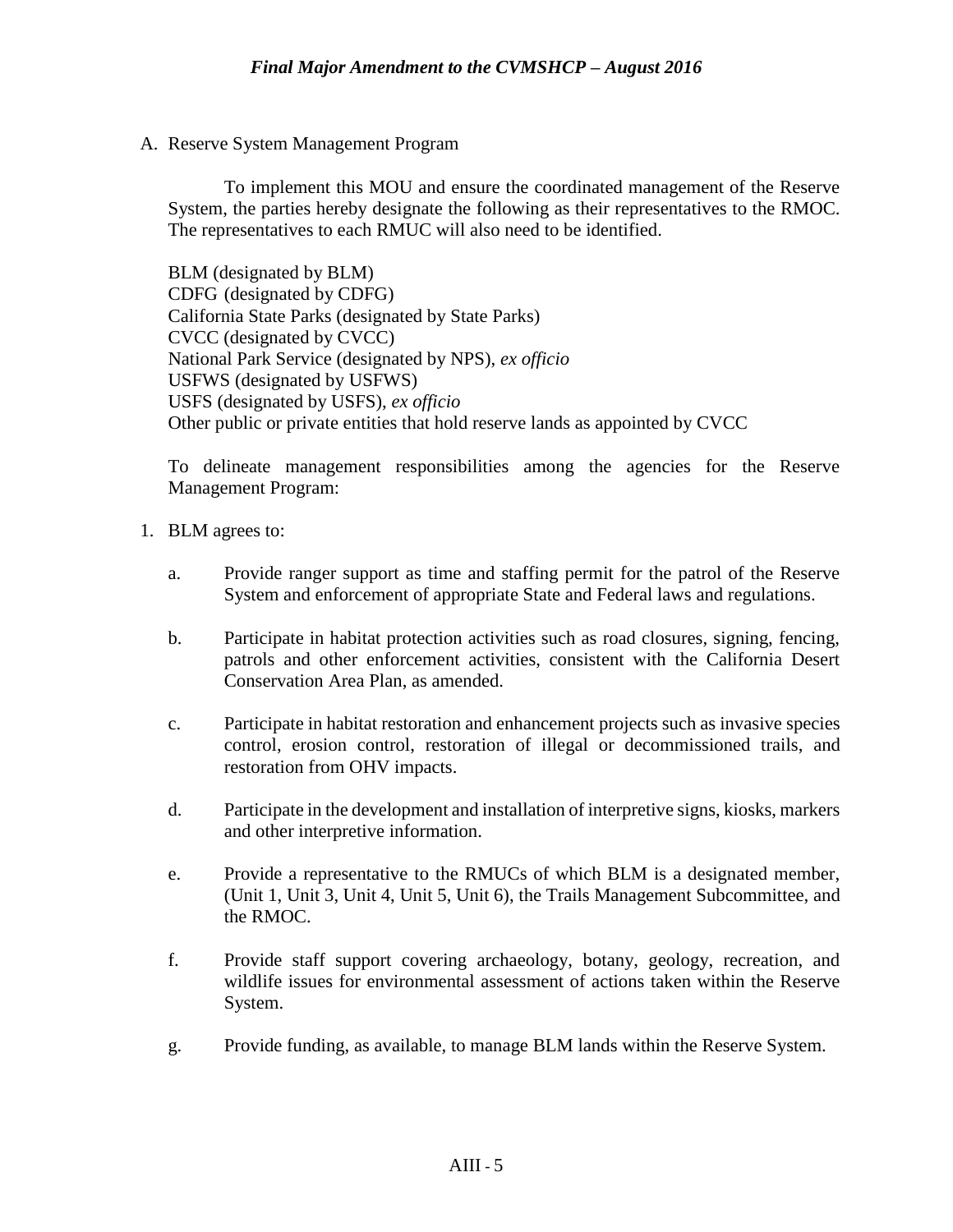- 2. CDFG agrees to:
	- a. Provide additional patrols and enforcement personnel as time and staffing permit in coordination with CVCC, BLM, and USFWS patrols.
	- b. Coordinate with USFWS and BLM concerning the review and permitting of all research needs within the Reserve System. This includes scientific collecting permits required by CDFG.
	- c. Provide funding, as available, for CDFG lands within the Reserve System.
	- d. Participate in habitat protection activities such as road closures, signing, fencing, patrols and other enforcement activities.
	- e. Participate in habitat restoration and enhancement projects such as invasive species control, erosion control, restoration of illegal or decommissioned trails, and restoration from OHV impacts.
	- f. Participate in the development and installation of interpretive signs, kiosks, markers and other interpretive information.
	- g. Provide a representative to the RMUCs of which CDFG is a designated member (Unit 1, Unit 4, Unit 6), the Trails Management Subcommittee, and the RMOC.
	- h. Provide staff support for biology and wildlife issues for environmental assessment of actions taken within the Reserve System.
- 3. CVCC agrees to:
	- a. Provide ranger/warden positions as identified in the Management Program budget, for patrol and enforcement on Permittee owned lands within the Reserve System, in coordination with BLM, CDFG, and USFWS enforcement personnel.
	- b. Implement the Management Program for the Reserve System as described in Section 8.0 of the MSHCP, in coordination with BLM, CDFG, USFWS, and other land management agencies and Permittees.
	- c. Implement the Monitoring Program for the Reserve System as described in Section 8.0 of the MSHCP, in coordination with BLM, CDFG, USFWS, and other land management agencies and Permittees.
	- d. Coordinate with USFWS, BLM and CDFG concerning the review and permitting of all research needs within the Reserve System.
	- e. Provide funding for the Local Permittee lands within the Reserve System, according to the budget and funding identified Sections 5 and 8 of the MSHCP.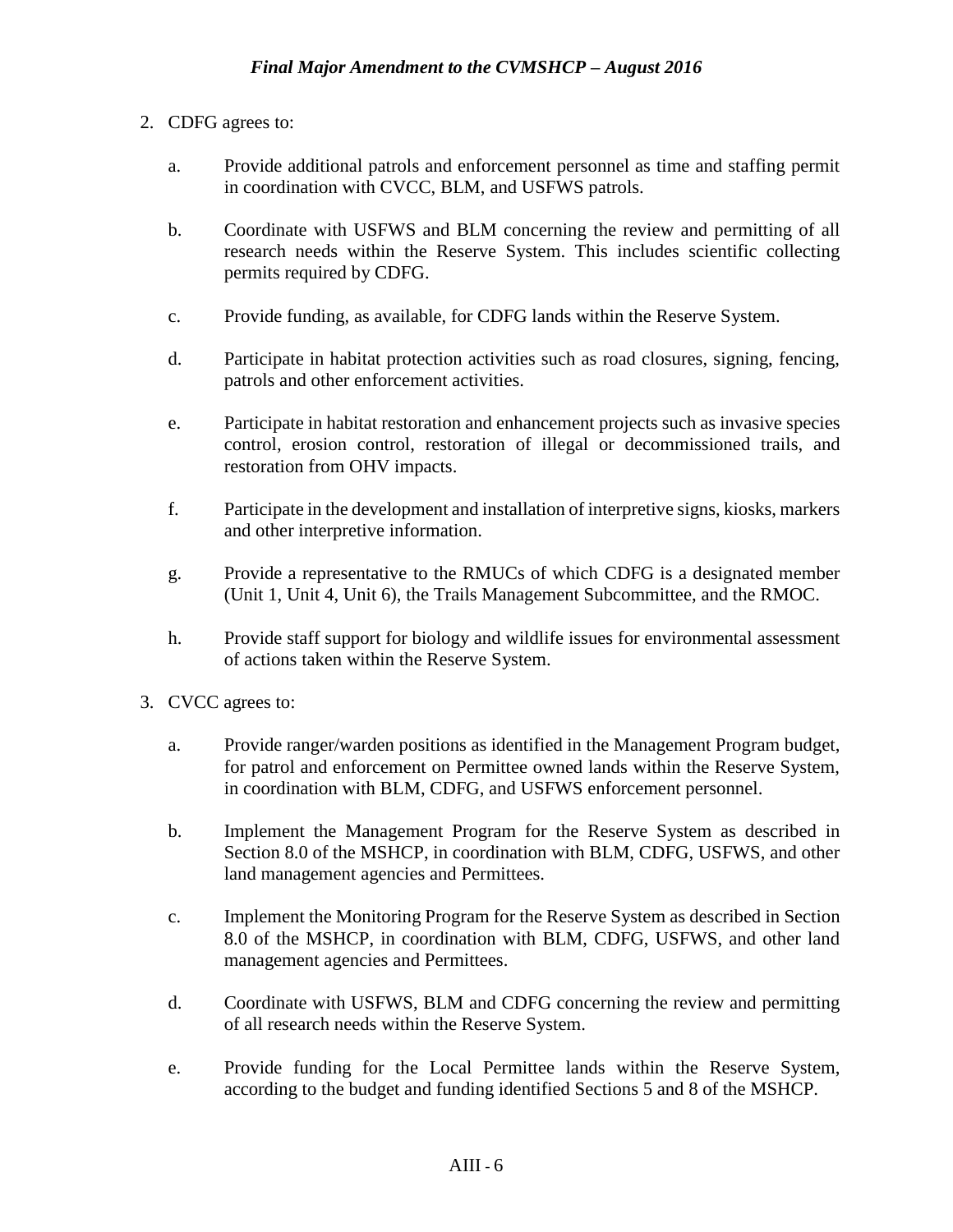- f. Coordinate the development and installation of interpretive signs, kiosks, markers and other interpretive information.
- g. Provide a representative to the RMOC and the RMUCs in which Permittees own land.
- h. CVCC may retain or contract with a person or entity to manage Local Permittee RMU lands and coordinate through the RMUCs with the entities managing Conservation land in the RMUs. As set forth in Section 6.1.5 of the MSHCP, the duties of the Land Manager include:
	- i. Manage the Local Permittees' RMU lands pursuant to the Plan.
	- ii. Coordinate construction of fencing and barriers designed to control and manage public use of the Conservation Areas and maintain/replace those structures as needed over time.
	- iii. Provide liaison between the RMUCs and appropriate law enforcement entities to keep trespass and illegal dumping activities under control.
	- iv. Coordinate, in cooperation with state and federal land management agencies, the construction and maintenance of public access trails and kiosks in appropriate locations approved by the RMOC, and provide current informational literature to the public.
	- v. Organize and coordinate a docent/volunteer corps to help with public access, interpretation, and construction of public trails and kiosk facilities.
	- vi. Respond to public inquiries in coordination with appropriate land management agencies and Permittees.
	- vii. In coordination with the agencies on whose land the control activities would occur, carry out and coordinate exotic species control activities, focusing on those invasive exotic species with the greatest impacts on the Covered Species, conserved natural communities, and the functioning of natural processes within the Conservation Areas.
	- viii. In coordination with the agencies on whose land the activities would occur, carry out, coordinate and/or contract for any additional management activity called for in the MSHCP Reserve System Management Program.
	- ix. Facilitate the exchange of information regarding all completed and proposed management and Adaptive Management actions.
	- x. Prepare an annual work plan, in coordination with the RMUCs, to be reviewed and commented on by the RMOC, and then submitted to the CVCC for budget approval. The elements of the annual work plan are described in Section 8.7.
	- xi. Provide annual reporting to CVCC and the RMOC on all completed and proposed land management and adaptive management actions.
	- xii. Coordinate with the MPA regarding the Monitoring Program.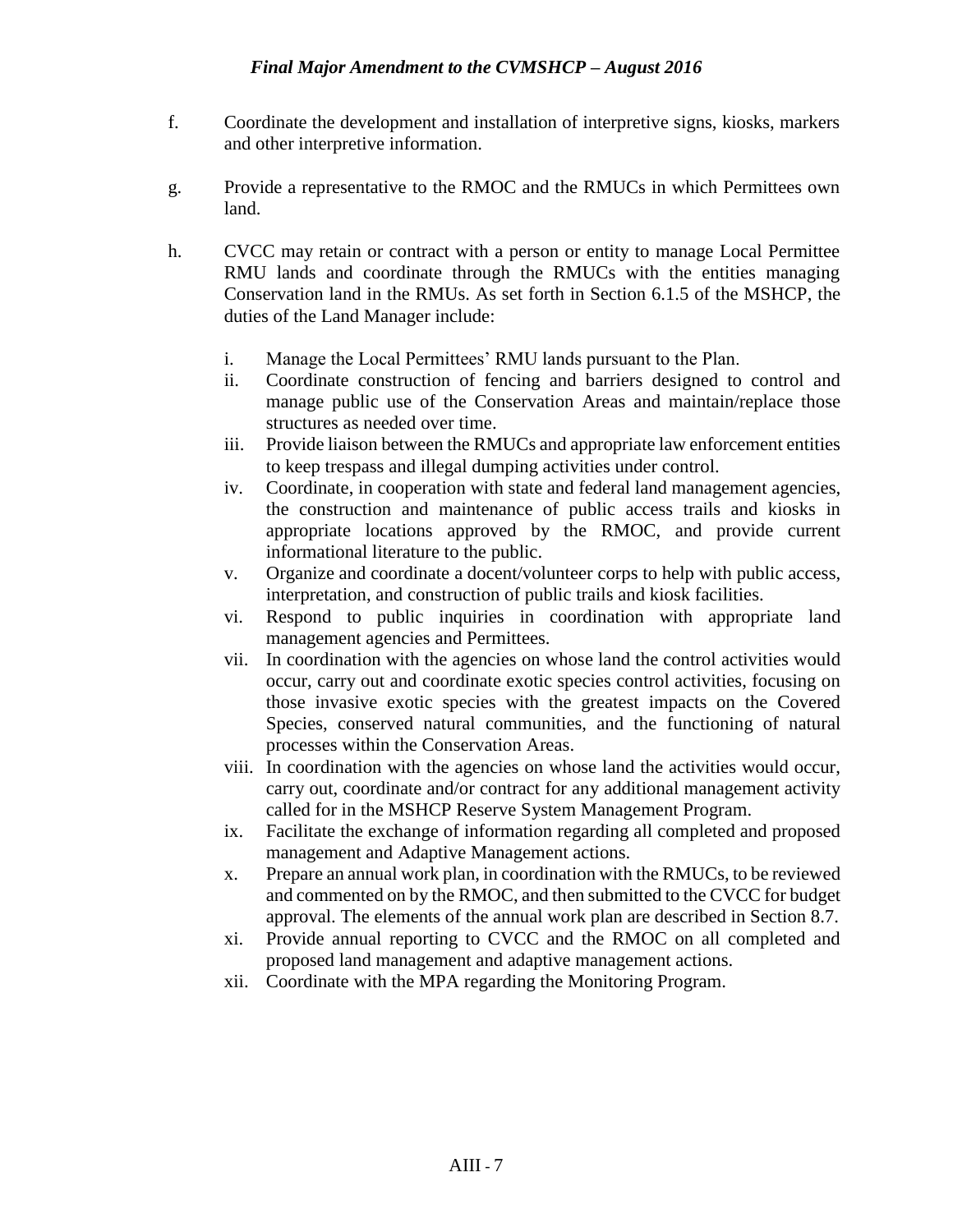### 4. USFWS agrees to:

- a. Provide additional patrols and enforcement personnel as time and staffing permit in coordination with CVCC, BLM, and CDFG patrols.
- b. Coordinate with CDFG and BLM concerning the review and permitting of all research needs within the Reserve System.
- c. Provide funding for USFWS lands within the Reserve System.
- d. Participate in habitat protection activities such as road closures, signing, fencing, patrols and other enforcement activities on Refuge lands within the Reserve System.
- e. Participate in habitat restoration and enhancement projects such as invasive species control, erosion control, and restoration from OHV impacts.
- f. Participate in the development and installation of interpretive signs, kiosks, markers and other interpretive information.
- g. Provide a representative to the RMUCs in which USFWS owns land (Unit 1), the Trails Management Subcommittee, and the RMOC.
- h. Provide staff support for biology and wildlife issues for environmental assessment of actions taken within the Reserve System.
- 5. All parties agree:
	- a. To identify a process for adoption of, and provide for enforcement of, rules and regulations for the Reserve System, consistent with applicable authorities regarding enforcement activities.
	- b. To cooperate in regulation, management, control, or elimination of activities which may be adverse to the Conservation of the Covered Species and covered natural communities within the Reserve System, as described in Section 8, 9, and 10 of the MSHCP and consistent with applicable plans, policies, regulations, and laws governing non-signatories to the Plan.
	- c. To cooperate in monitoring and Adaptive Management of the Covered Species and covered natural communities within the Reserve System, as described in Section 8 of the MSHCP and consistent with applicable plans, policies, regulations, and laws governing non-signatories to the Plan.
	- d. To promote, develop, screen, review, and approve research projects within the Reserve System in coordination with the other members of the RMOC and consistent with applicable plans, policies, regulations, and laws.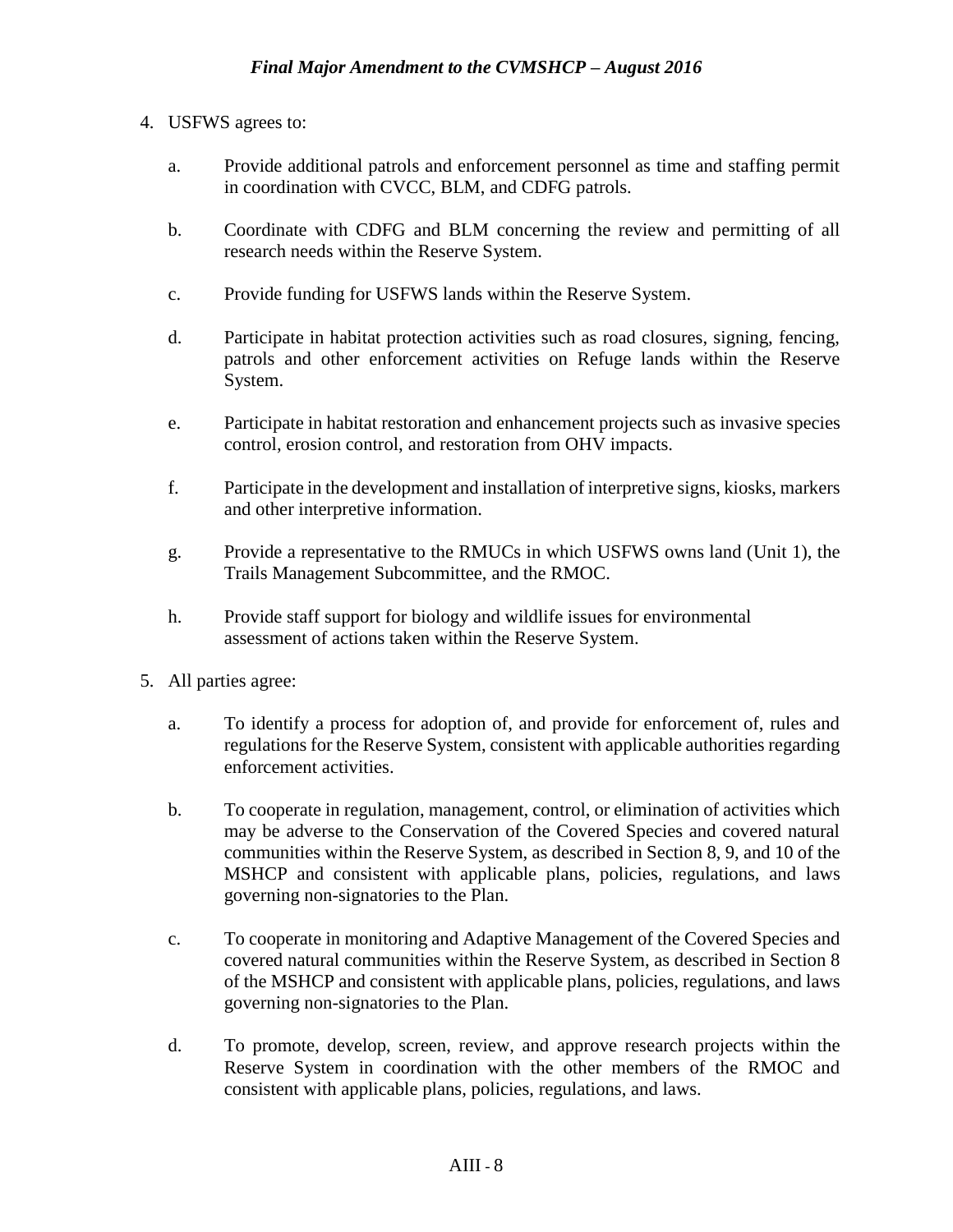- e. To promote public awareness of the resource values within the Reserve System through interpretive programs, public education, and community outreach.
- f. To ensure any action proposed by any of the parties within the Reserve System is promptly reviewed by all parties prior to approval of that action, including other members of the RMOC. This shall not convey the right to any party to veto a proposed use or action on the land of another party but is intended to affirm a spirit of negotiation and cooperation. Potentially conflicting land uses shall be discussed among the parties. The parties with, where necessary, the assistance of the Land Manager and the MPA, shall ensure that any action taken is consistent with the MSHCP and Conservation of the Covered Species and natural communities, as well as other applicable plans, policies, regulations, and laws.
- g. To review the annual budget and annual work plan for the Reserve System, in coordination with the RMOC. The Land Manager and the RMUCs will coordinate in the preparation of an annual work plan for each RMU. The annual work plan will describe the conserved lands, the potential threats and proposed management prescriptions, a work schedule for management actions, and a budget.
- h. To coordinate management responsibilities among the parties, including other land management agencies within the Reserve System. Any party may be responsible for implementing any of the activities; however, one party may be designated in the work plan to be responsible for coordinating, promoting, and overseeing projects under its assigned responsibility. Project-specific agreements may be required for one party to implement an activity on another party's land.
- i. That each provision of this MOU is subject to the bylaws of CVCC, the laws of the State of California, and the laws of the United States.
- j. That nothing herein shall be construed as obligating any of the cooperating parties to expend or be involved in any contract or other obligation for the future payment of money in excess of the appropriations authorized by law and administratively allocated for these projects.
- k. That all improvements shall be and will remain the property of the entity owning the land on which such improvements occur unless otherwise provided for through another instrument.
- l. That each party agrees that it will be responsible for its own acts and the results thereof and shall not be responsible for the acts of the other parties and the results thereof. Each party therefore agrees that it will assume all risk and liability to itself, its agents or employees, for any injury to persons or property resulting in any manner from the conduct of its own operations, and the operations of its agents or employees, under this MOU, from any and all causes due to any act or acts, negligence, or the failure to exercise proper precautions, of or by itself or its own agents or its own employees, while occupying or visiting the premises under and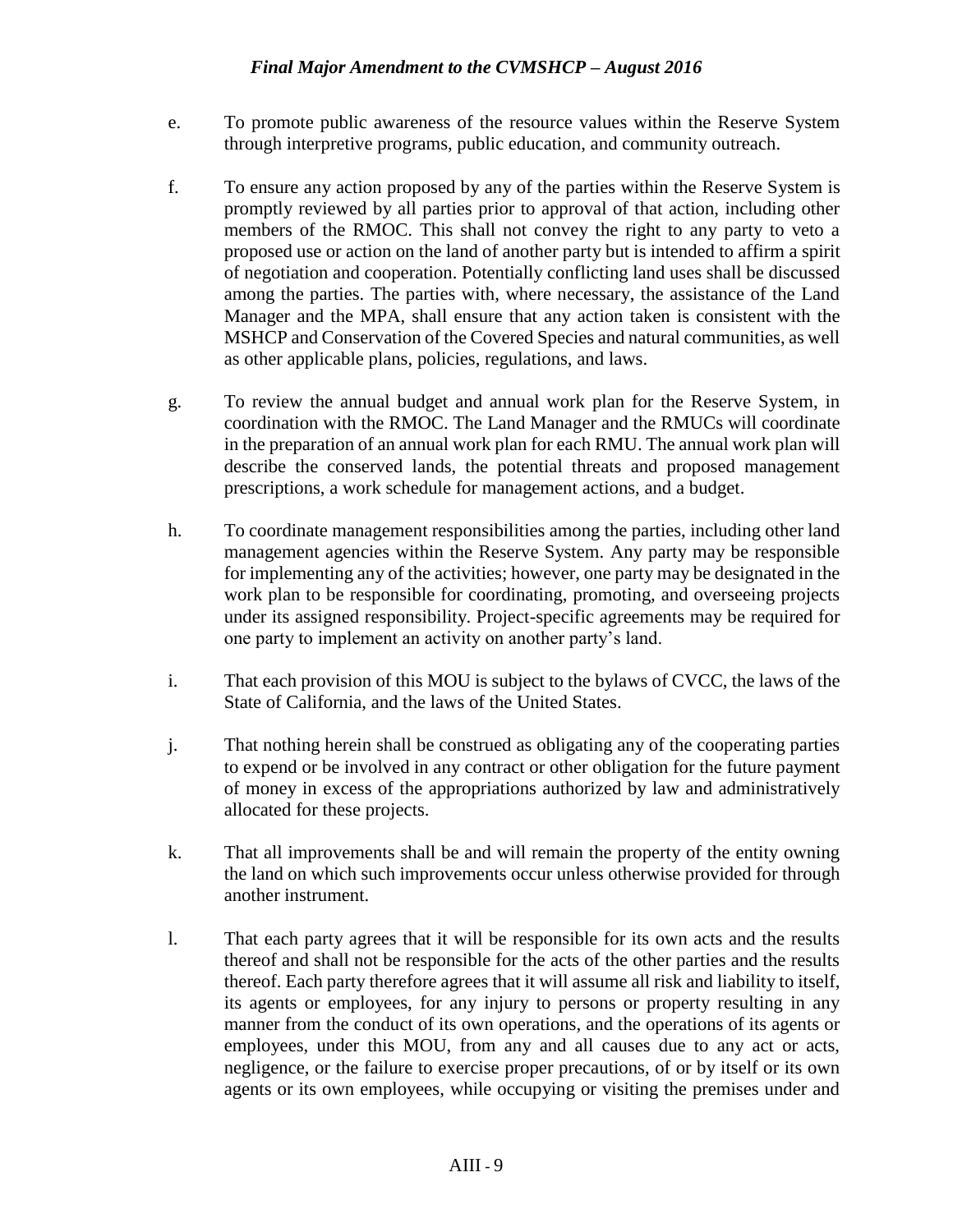pursuant to the MOU. The Government's liability shall be covered by the provisions of the Federal Tort Claims Act (28 U.S.C. 2671-80 (1976)).

B. Implementation of the Trails Management Plan for the Santa Rosa and San Jacinto Mountains Conservation Area

The following statements delineate management responsibilities among the agencies for Trails Management Program. State Parks, NPS, and USFS do not have lands affected by or involved in the Trails Plan:

- 1. BLM agrees to:
	- a. Provide ranger support as time and staffing permit for the enforcement of trails management program (e.g. mandatory self-issue permit on some trails), consistent with enforcement of appropriate State and Federal laws and regulations.
	- b. Provide at least one seasonal aide (or equivalent), as funding is available, to implement the human use monitoring on selected trails in conjunction with other seasonal aides provided by the CVCC as described in Section 8 of the Plan.
	- c. Provide support as time and staffing permit, including personnel, materials, and equipment for the bighorn sheep and trails research program. This may include but is not limited to in-kind commitments of staff, equipment, etc.
	- d. Cooperate with CVCC, CDFG, USFWS, and other partners on the funding and implementation of the bighorn sheep-monitoring program, including funding as available.
	- e. Participate in trail management activities such as installation of trail signage and barriers, installation of trailheads, patrols and other enforcement activities, consistent with the California Desert Conservation Area Plan, as amended.
	- f. Participate in the development and installation of interpretive signs, kiosks, markers and other interpretive information regarding trails and resource issues.
	- g. Provide a representative to the Trails Management Subcommittee.
	- h. Provide staff support covering archaeology, cultural resources, botany, geology, recreation, and wildlife issues for the Trails Management Program.
	- i. Provide funding, as available, for trails management projects on BLM lands within the Santa Rosa and San Jacinto Mountains Conservation Area.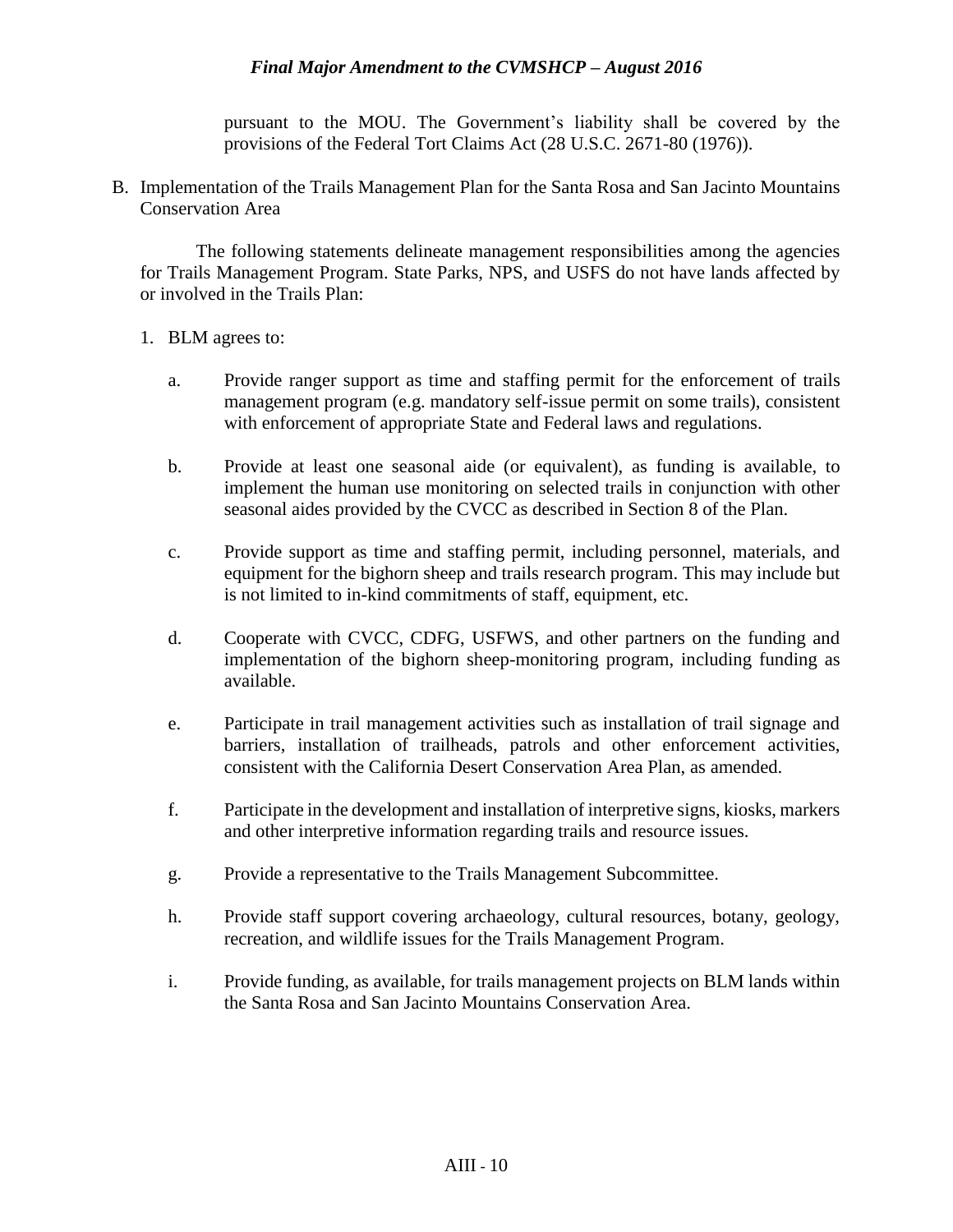- 2. CDFG agrees to:
	- a. Provide personnel as time and staffing permit for the enforcement of trails management program (e.g. mandatory self-issue permit on some trails), consistent with enforcement of appropriate State and Federal laws and regulations.
	- b. Coordinate with USFWS and BLM concerning the review and permitting of all research needs for the Trails Management Program.
	- c. Provide staff support for the design and implementation of the human use monitoring on selected trails.
	- d. Provide personnel as time and staffing permit for the bighorn sheep and trails research program.
	- e. Cooperate with BLM, CVCC, USFWS, and other partners on the funding and implementation of the bighorn sheep-monitoring program.
	- f. Participate in trail management activities such as installation of trail signage and barriers, installation of trailheads, and patrols and other enforcement activities.
	- g. Participate in the development and installation of interpretive signs, kiosks, markers and other interpretive information regarding trails and resource issues.
	- h. Provide a representative to the Trails Management Subcommittee.
	- i. Provide staff support for biology and wildlife issues for environmental assessment of actions taken for the Trails Management Program.
- 3. CVCC agrees to:
	- a. Provide personnel for the enforcement of trails management program (e.g. mandatory self-issue permit on some trails), consistent with enforcement of appropriate State and Federal laws and regulations.
	- b. Coordinate with USFWS, CDFG, and BLM concerning the review and permitting of all research needs for the Trails Management Program.
	- c. Provide three seasonal aides for the implementation of the human use monitoring on selected trails in conjunction with another seasonal aide provided by the BLM as described in Section 8 of the Plan.
	- d. Provide funding for personnel, materials, and equipment for the bighorn sheep and trails research program. The CVCC share has been apportioned, based on the land ownership of areas where existing and future trails occur, as approximately 40% of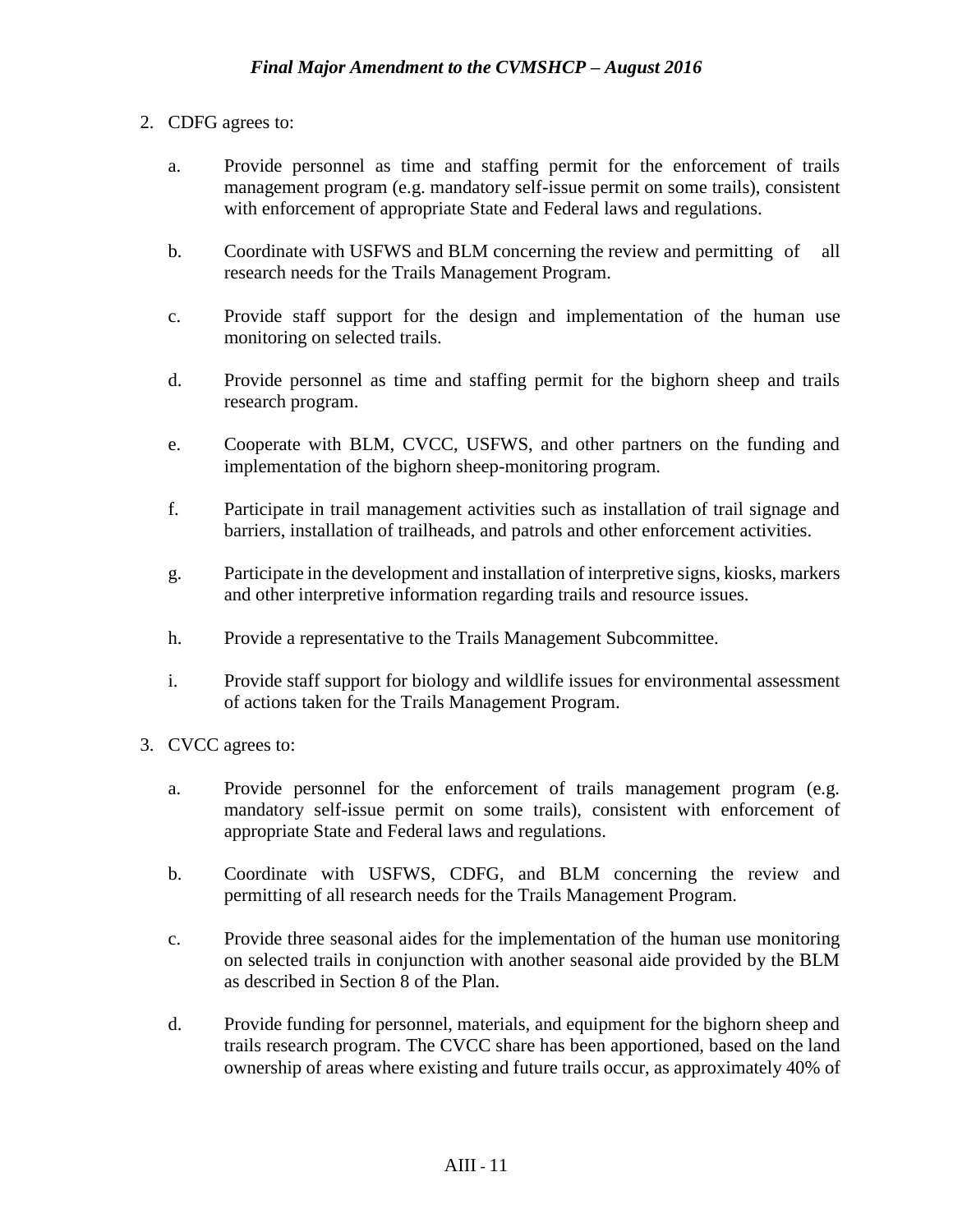the total cost. This share may include but is not limited to in-kind commitments of staff, equipment, etc.

- e. Cooperate with BLM, CDFG, USFWS, and other partners on the funding and implementation of the bighorn sheep-monitoring program.
- f. Participate in trail management activities such as installation of trail signage and barriers, installation of trailheads, and patrols and other enforcement activities.
- g. Participate in the development and installation of interpretive signs, kiosks, markers and other interpretive information regarding trails and resource issues.
- h. Provide a representative to the Trails Management Subcommittee.
- 4. USFWS agrees to:
	- a. Coordinate with CDFG and BLM concerning the review and permitting of all research needs for the Trails Management Program.
	- b. Cooperate with BLM, CDFG, CVCC, and other partners on the funding and implementation of the bighorn sheep-monitoring program.
	- c. Provide staff support for the design and implementation of the human use monitoring on selected trails.
	- d. Provide staff support for the design and implementation of the bighorn sheep and trails research program and the bighorn sheep-monitoring program.
	- e. Provide a representative to the Trails Management Subcommittee.
	- f. Provide staff support for biology and wildlife issues related to the Trails Management Program.

Table A2-1 provides a summary of the tasks, roles and responsibilities for initial implementation of the Trails Plan beginning with Permit issuance in Plan year one.

#### **VI. Execution, Modification, and Duration of MOU**

This MOU will become effective upon the date subscribed by the last signatory, and shall continue in force until the completion of the management plans for each of the Reserve Units in the Plan Area. These RMUPs will be developed within three years of Permit issuance. This MOU may be terminated by any party upon 30 days written notice.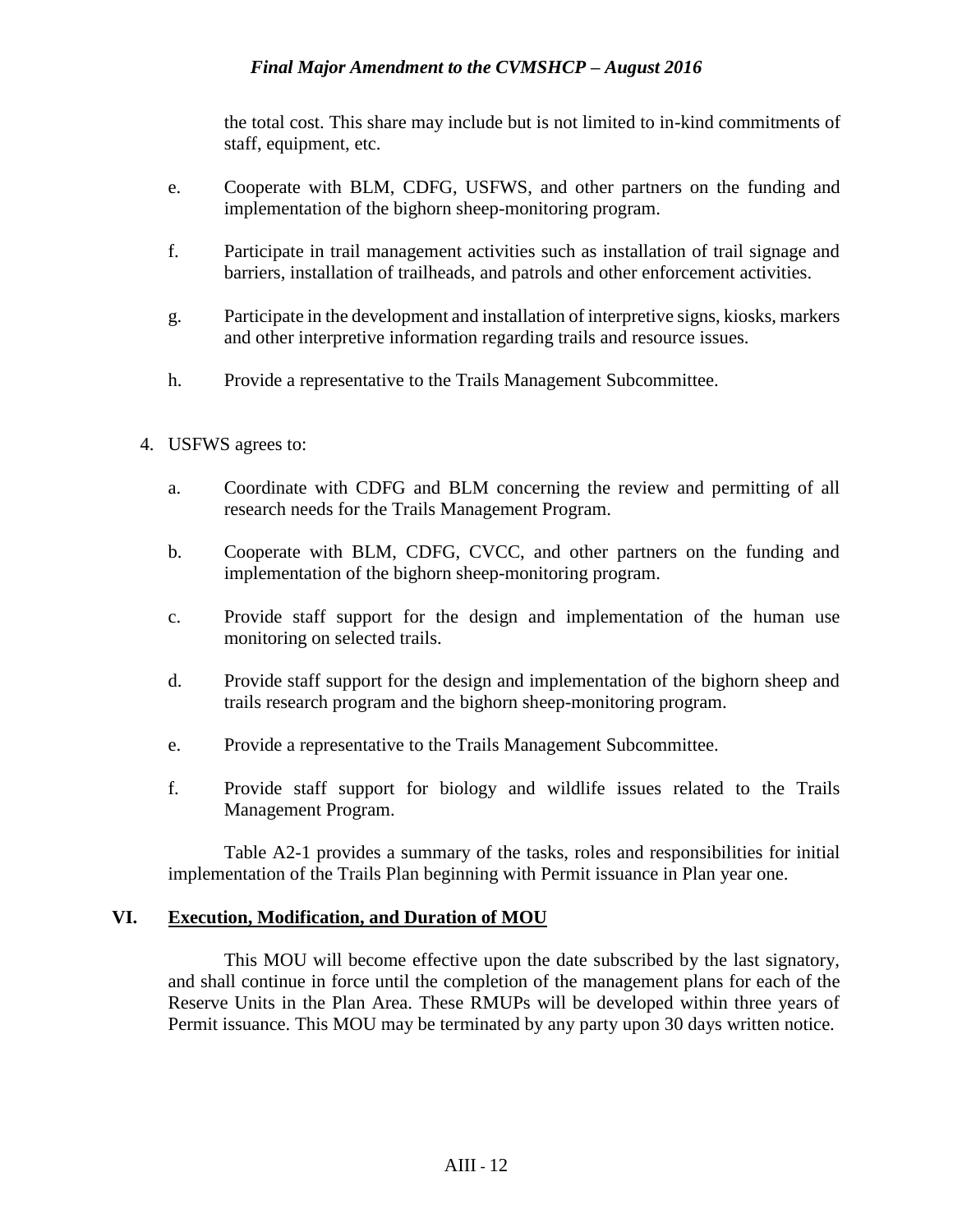Amendment to this MOU may be proposed by any party and shall become effective upon approval by all parties.

| <b>BLM</b>   | Date |
|--------------|------|
| CDFG         | Date |
| <b>CVCC</b>  | Date |
| <b>USFWS</b> | Date |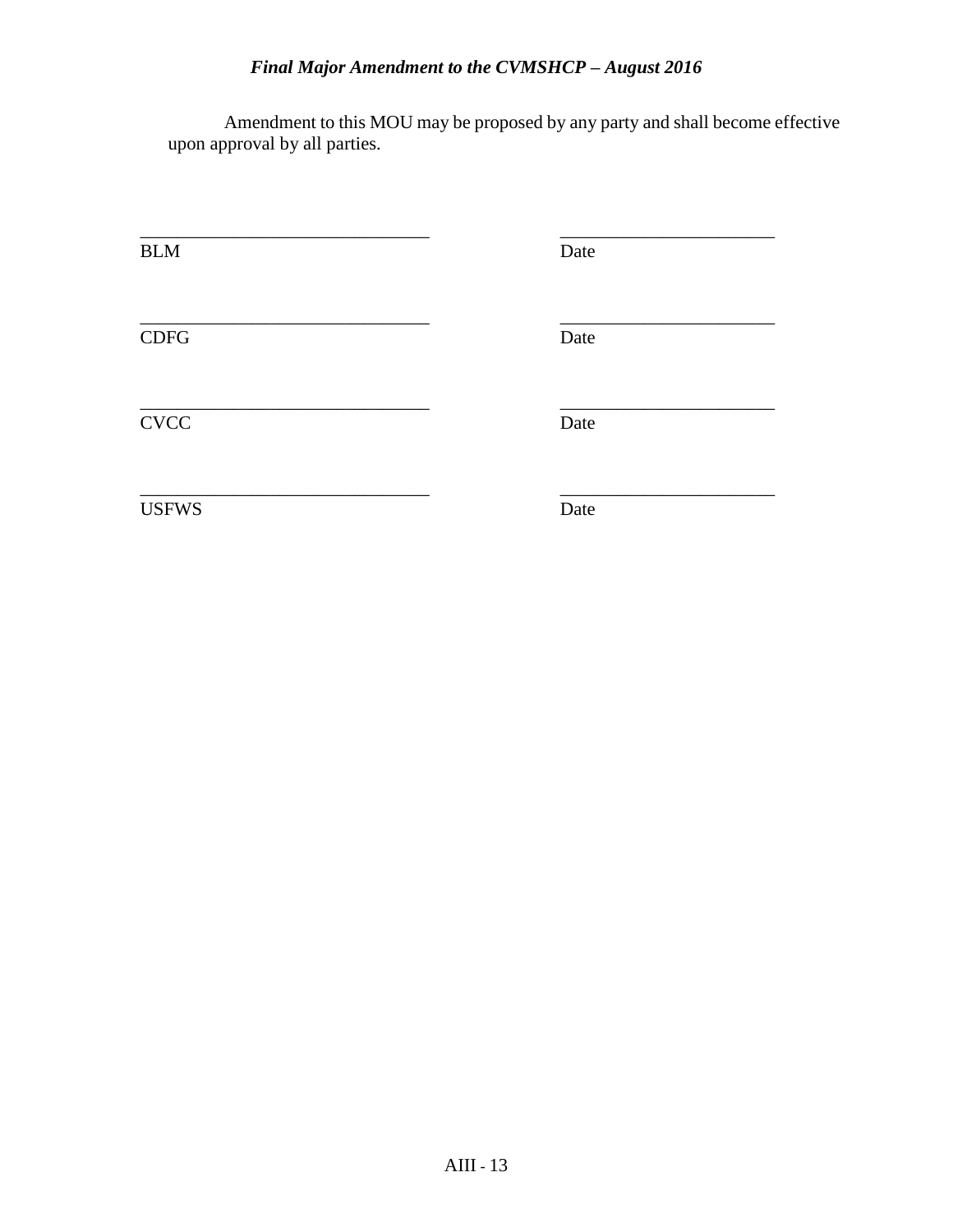# *Table A2-1: Summary of the Roles and Responsibilities of Agencies and Organizations for Implementation of the Trails Management Plan for the Santa Rosa and San Jacinto Mountains Conservation Area***<sup>1</sup>**

|                                                                                             |                       | <b>RESPONSIBLE</b>                                                              |  |
|---------------------------------------------------------------------------------------------|-----------------------|---------------------------------------------------------------------------------|--|
| <b>MANAGEMENT ACTION/TASK</b>                                                               | <b>IMPLEMENTATION</b> | <b>ENTITY</b>                                                                   |  |
| TRAILS AND BIGHORN SHEEP RESEARCH PROGRAM                                                   |                       |                                                                                 |  |
| $\triangleright$ Determine Funding Needs and Identify<br>Funding Sources for Years 1-5      | Year 1                | ❖ CDFG<br>∻ CVCC<br>$\div$ BLM<br><b>∻ USFWS</b>                                |  |
| > Develop Request for Proposals<br>(includes selection of Outside Reviewers)                | Year 1                | <b>∻ CVCC</b><br>❖ CDFG<br>❖ BLM<br>❖ USFWS<br>❖ Outside Objective<br>Reviewers |  |
| > Release Request for Proposals                                                             | Year 1                | <b>∻ CVCC</b>                                                                   |  |
| > Select Researchers                                                                        | Year 1                | ∻ CVCC<br>❖ CDFG<br>$\div$ BLM<br>❖ USFWS<br>❖ Outside Objective<br>Reviewers   |  |
| > Finalize Research Study Design<br>> Coordinate Trail Use Levels under Research<br>Program | Year 2                | * Research Scientists<br>∻ CVCC<br>$\div$ BLM<br>❖ CDFG<br>❖ USFWS              |  |
| > Conduct Field Research                                                                    | Years 2 through 6     | * Research Scientists                                                           |  |
| > Provide Annual Progress Report and Data<br><b>Summaries</b>                               | Years 2 through 7     | * Research Scientists<br>$\triangleleft$ Monitoring<br>Program Coord.           |  |
| > Review Annual Progress Report and Data<br>Summaries                                       | Years 2 through 7     | * RMOC<br><b>∻ RMUC</b><br>❖ Trails Management<br>Subcommittee                  |  |
| > Research Results/Data Analyzed                                                            | Year 6                | * Research Scientists                                                           |  |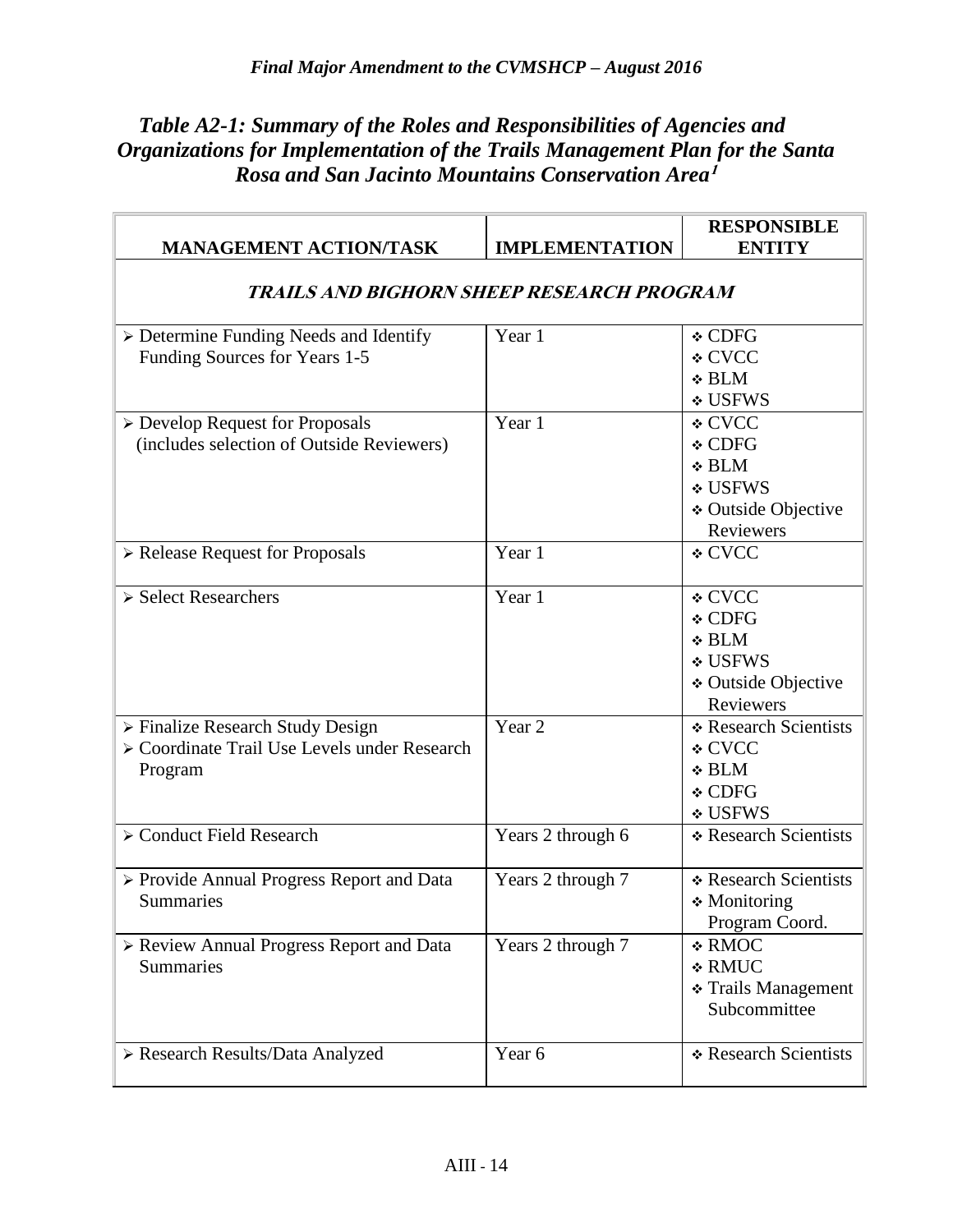| <b>MANAGEMENT ACTION/TASK</b>                                                                                       | <b>IMPLEMENTATION</b>                                         | <b>RESPONSIBLE</b><br><b>ENTITY</b>                                              |  |
|---------------------------------------------------------------------------------------------------------------------|---------------------------------------------------------------|----------------------------------------------------------------------------------|--|
| TRAILS AND BIGHORN SHEEP RESEARCH PROGRAM (CONT.)                                                                   |                                                               |                                                                                  |  |
| > Research Report Completed                                                                                         | Year 7 (or by Year 9)                                         | * Research Scientists                                                            |  |
| > Revise Trails Management Program as<br>needed                                                                     | pending completion of<br>relevant research (by<br>Year $10$ ) | ∻ CVCC<br>❖ CDFG<br>$\div$ BLM<br>❖ USFWS<br>❖ Trails Management<br>Subcommittee |  |
| <b>HUMAN TRAIL USE MONITORING PROGRAM</b>                                                                           |                                                               |                                                                                  |  |
| > Determine Funding Needs and Identify<br>Funding Sources for Years 1-7                                             | Year 1                                                        | $\div$ CDFG<br>∻ CVCC<br>$\div$ BLM<br><b>∻ USFWS</b>                            |  |
| > Finalize Study Design for Field Monitoring                                                                        | Year 1                                                        | ❖ CDFG<br><b>∻ CVCC</b><br>$\div$ BLM<br><b>∻ USFWS</b>                          |  |
| > Implement Self-issue permit System<br>> Self issue permit data should be calibrated<br>with results of monitoring | Year 1                                                        | ❖ CVCC<br>$\div$ BLM<br>❖ Trails Management<br>Subcommittee                      |  |
| $\triangleright$ Implement Trail Use Monitoring                                                                     | Year 1                                                        | ❖ CVCC<br>$\div$ BLM<br>❖ CDFG                                                   |  |
| > Monitor Compliance with Hot Season<br>Closures                                                                    | Years 1 through 7                                             | ❖ CVCC<br>$\div$ BLM<br>❖ CDFG                                                   |  |
| > Provide Annual Progress Report and Data<br>Summaries                                                              | Years 1 through 7                                             | $\div$ Monitoring<br>Program Coord.<br>$\div$ BLM<br>❖ CDFG                      |  |
| > Review Annual Progress Report and Data<br>Summaries                                                               | Years 1 through 7                                             | * RMOC, RMUC<br>∻ CVCC<br>❖ Trails Management<br>Subcommittee                    |  |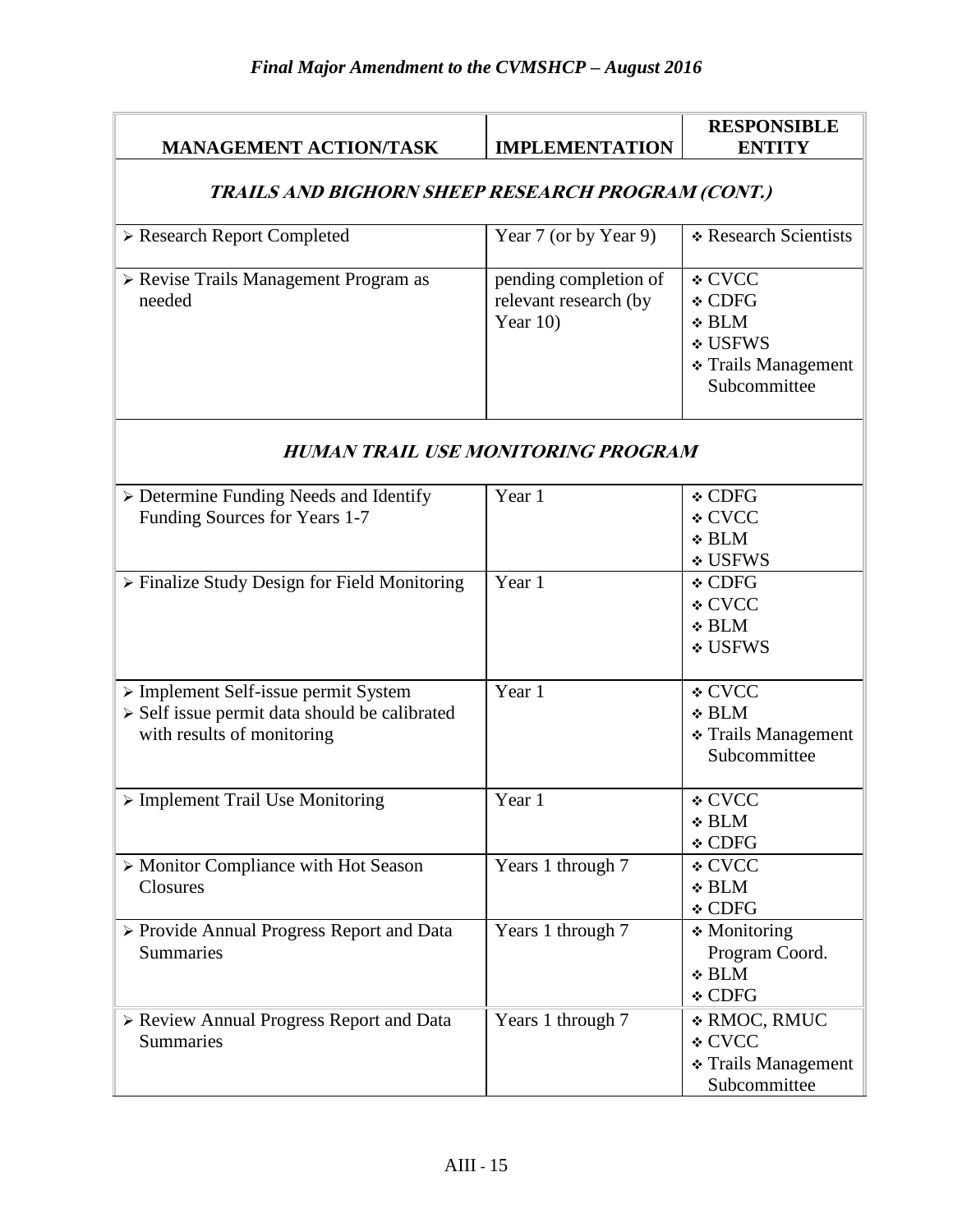| <b>MANAGEMENT ACTION/TASK</b>                                                                                         | <b>IMPLEMENTATION</b> | <b>RESPONSIBLE</b><br><b>ENTITY</b>                                                                                                                          |
|-----------------------------------------------------------------------------------------------------------------------|-----------------------|--------------------------------------------------------------------------------------------------------------------------------------------------------------|
| PENINSULAR BIGHORN SHEEP POPULATION MONITORING                                                                        |                       |                                                                                                                                                              |
| > Determine Funding Needs and Identify<br>Funding Sources for Years 1-5<br>> Determine Elements of Monitoring Program | Year 1<br>Year 1      | ❖ CDFG<br><b>∻ CVCC</b><br>$\div$ BLM<br>∻ USFWS<br>❖ CDFG<br><b>∻ CVCC</b><br>$\div$ BLM<br><b>∻ USFWS</b>                                                  |
| > Develop Request for Proposals<br>(includes selection of Outside Reviewers)                                          | Year 1                | <b>∻ CVCC</b><br><b>∻ CDFG</b><br><b>∻ BLM</b><br><b>∻ USFWS</b><br><b>* Outside Objective</b><br>Reviewers<br><b>* Trails Management</b><br>Subcommittee    |
| > Release Request for Proposals                                                                                       | Year 1                | ❖ CVCC                                                                                                                                                       |
| > Select Monitoring Program Scientists                                                                                | Year 1                | ∻ CVCC<br><b>∻ CDFG</b><br>$\div$ BLM<br><b>∻ USFWS</b><br><b>∻ Outside Objective</b><br>Reviewers (subject<br>to approval by<br>other committee<br>members) |
| $\triangleright$ Finalize Monitoring Design                                                                           | Year 1                | * Research Scientists<br><b>∻ CVCC</b><br>❖ CDFG<br>$\div$ BLM<br><b>∻ USFWS</b>                                                                             |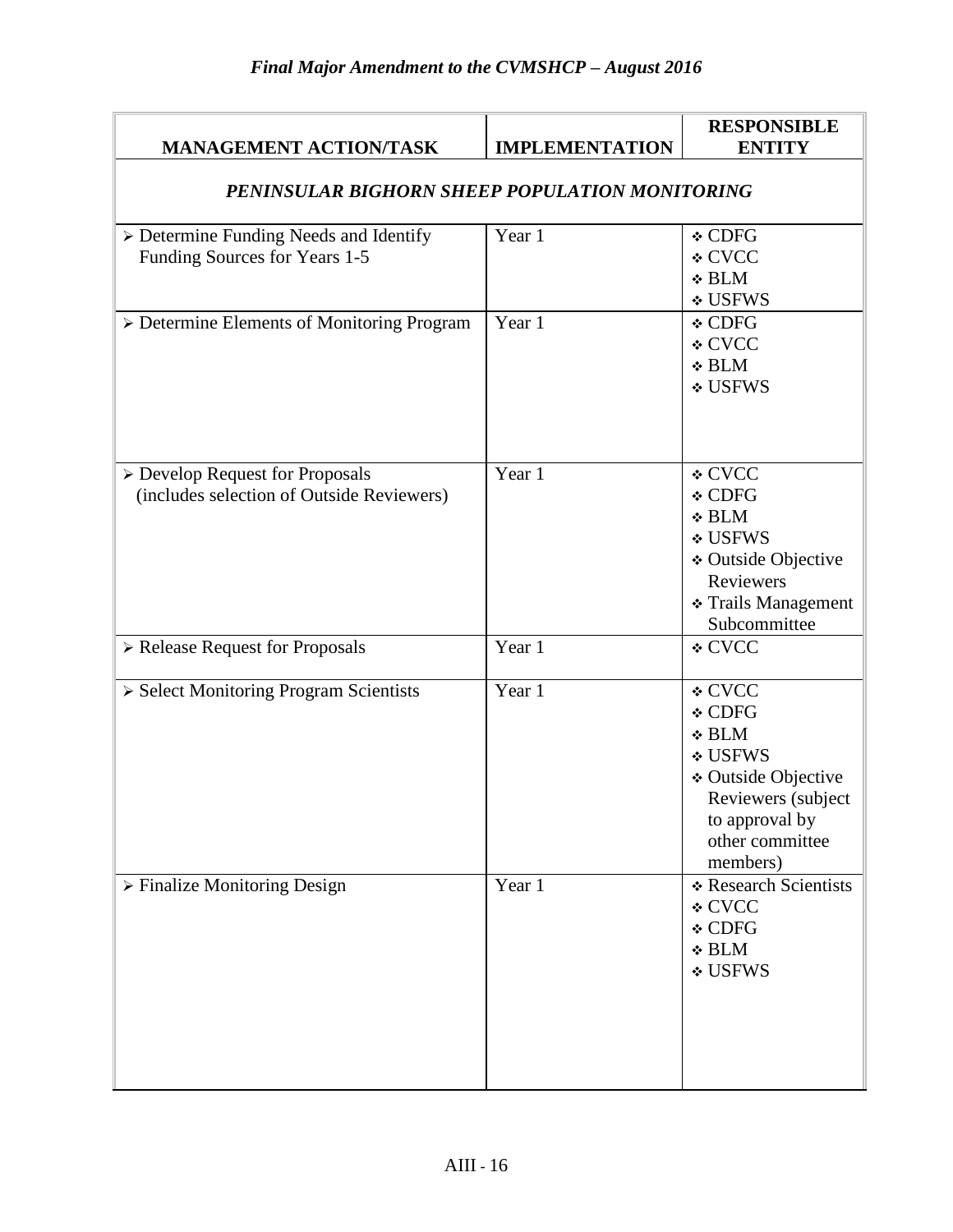| <b>MANAGEMENT ACTION/TASK</b>                                                                                                                                                                                                                                                                                                              | <b>IMPLEMENTATION</b> | <b>RESPONSIBLE</b><br><b>ENTITY</b>                                                                                                            |  |
|--------------------------------------------------------------------------------------------------------------------------------------------------------------------------------------------------------------------------------------------------------------------------------------------------------------------------------------------|-----------------------|------------------------------------------------------------------------------------------------------------------------------------------------|--|
| PENINSULAR BIGHORN SHEEP POPULATION MONITORING (CONT.)                                                                                                                                                                                                                                                                                     |                       |                                                                                                                                                |  |
| > Implement PBS Monitoring Program                                                                                                                                                                                                                                                                                                         | Year $1-2$            | <b>∻ CVCC</b><br>❖ CDFG<br>$\div$ BLM<br><b>∻ USFWS</b><br><b>❖ OTHER</b><br><b>PARTNERS</b>                                                   |  |
| > Provide Annual Progress Report and Data<br><b>Summaries</b>                                                                                                                                                                                                                                                                              | Years 2 through 6     | * Research Scientists<br>* Monitoring<br>Program<br>Coordinator                                                                                |  |
| > Review Annual Progress Report and Data<br><b>Summaries</b>                                                                                                                                                                                                                                                                               | Years 1 through 9     | <b>∻ RMOC</b><br><b>∻ RMUC</b><br>* Trails Management<br>Subcommittee                                                                          |  |
| <b>TRAILS EDUCATION PROGRAM</b>                                                                                                                                                                                                                                                                                                            |                       |                                                                                                                                                |  |
| $\triangleright$ Implement Trails education program<br>$\triangleright$ Involve/coordinate with Trails<br><b>Management Committee</b><br>$\triangleright$ Determine funding sources for kiosks at<br>trailheads<br>$\triangleright$ Install kiosks by Year 2<br>$\triangleright$ Informational articles in trail user group<br>newsletters | Year $1 -$ Year 7     | ∻ CVCC<br>$\div$ CDFG<br>$\div$ BLM<br>❖ SRSJ National<br>Monument<br>❖ Trails Management<br>Subcommittee<br><b>❖ OTHER</b><br><b>PARTNERS</b> |  |
| > Coordinate with National Monument and<br><b>Monument Advisory Committee</b>                                                                                                                                                                                                                                                              | Ongoing               | <b>∻ CVCC</b><br><b>∻ BLM</b>                                                                                                                  |  |